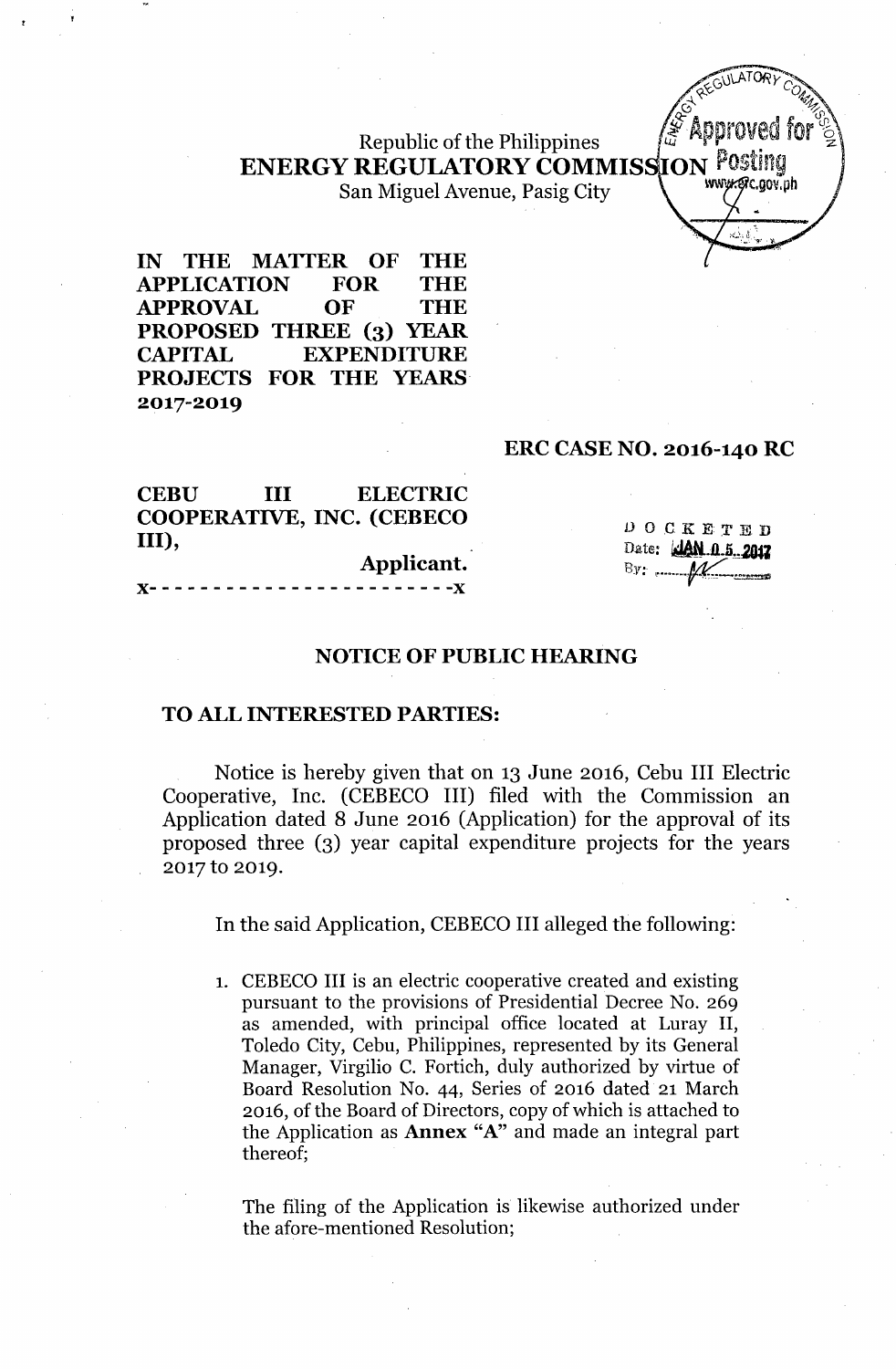2. CEBECO III has been granted by the National Electrification Administration (NEA) an authority to operate and distribute electric light and power within the coverage area comprising of the City of Toledo and the Municipalities of Aloguinsan, Pinamungajan, Balamban and Asturias all in the Province of Cebu;

#### THE APPLICATION AND ITS PURPOSE

- 3. The Application is filed in compliance with ERC Resolution No. 26, Series of 2009 (A Resolution Amending the Rules for Approval of Regulated Entities' Capital Expenditure Projects)" adopted pursuant to the mandate of Section 43 of Republic Act No. 9136 otherwise known as the Electric Power Industry Reform Act of 2001 (EPIRA) and its implementing Rules and Regulations, which categorically provides that all capital expenditure projects (CAPEX) shall be submitted to and for the approval of the Commission prior to its implementation, in relation to ERC Resolution No. 20, Series of 2011 which sets the timelines for the filing of the instant application;
- 4. The aforecited amended rules was issued by the Commission to ensure the following: 1) that the projects are timely, appropriate, necessary and cost efficient; 2) that the proposed capital projects are consistent with the Distribution Development Plan (DDP), the Philippine Grid Code (PGC), the Philippine Distribution Code (PDC), and other relevant government issuances; and 3) that the procurement of equipment, materials and services are transparent, competitive and compliant with the applicable laws and regulations;
- 5. In accordance with the Amended CAPEX Rules, consistent with the DDP and the PDC, CEBECO III shall acquire, construct and implement the following three (3) year capital expenditure projects with a total approximate cost of One Hundred Forty Three Million Five Hundred Thirty-Eight Thousand Four Hundred Four Pesos (PhP143,538,404.00 );

#### THE PROPOSED CAPITAL EXPENDITURE PROJECTS

#### 5.a.l NElWORK CAPEX PROJECTS

**SAFETY PROJECTS**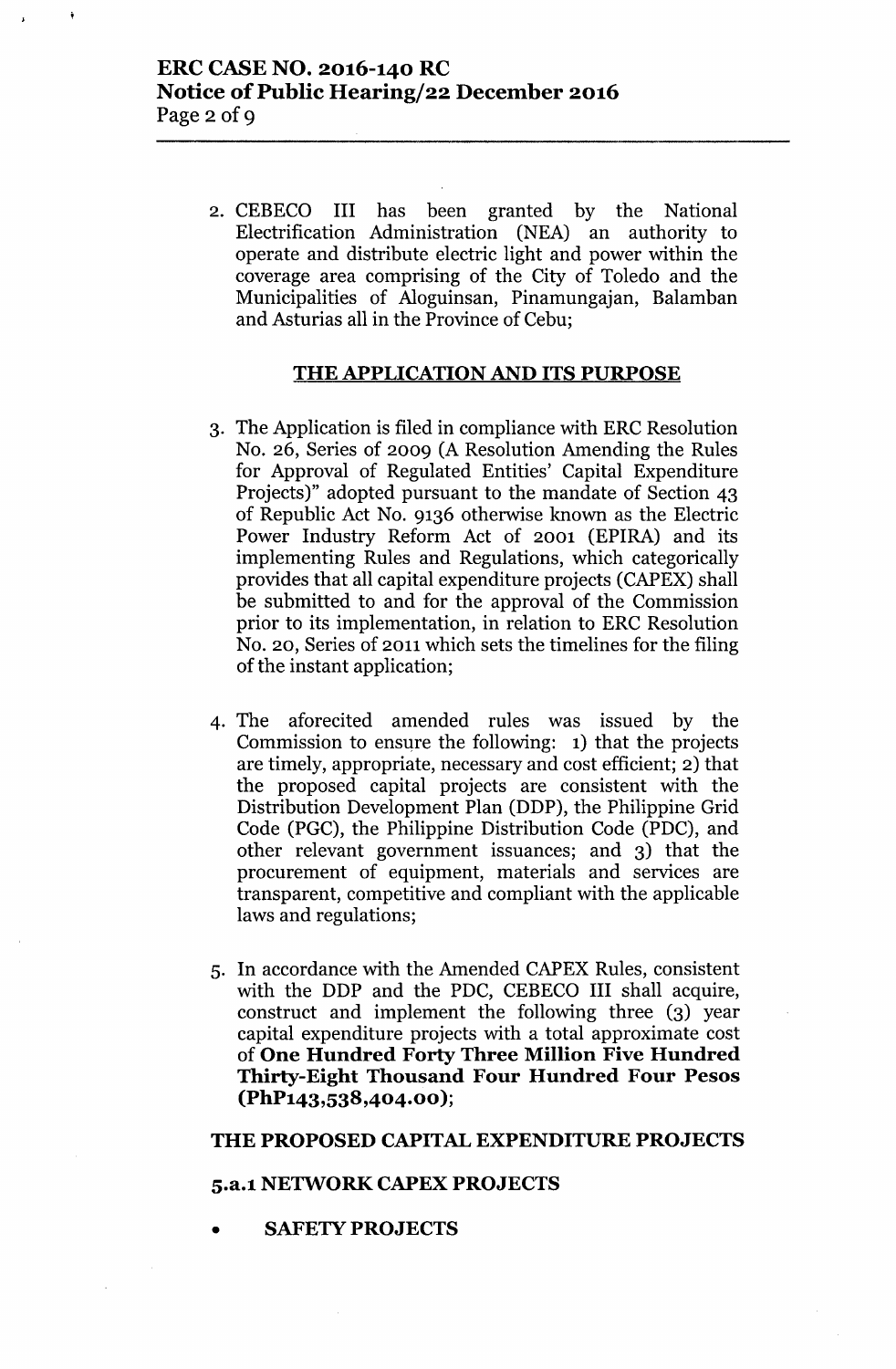# **ERC CASE NO. 2016-140 RC Notice of Public Hearing/22 December 2016 Page 3 ofg**

 $\bar{t}$ 

| Project     |                                                                                                                                                                           |                 |            | Amount per Year of Implementation |         | <b>Total Cost</b> |
|-------------|---------------------------------------------------------------------------------------------------------------------------------------------------------------------------|-----------------|------------|-----------------------------------|---------|-------------------|
| Code        | <b>Project Description</b>                                                                                                                                                | Source          | 2017       | 2018                              | 2019    | (Php)             |
| NCP-<br>001 | Rehab/Uprating/<br>Rerouting of Toledo Feeder<br>1 Phase 1: From Toledo S/S<br>to Bulubugan via 69 kV<br>Underbuilt on 336.4 MCM<br>ACSR.                                 | Bank            | 13,888,629 |                                   |         | 13,888,629        |
| NCP-<br>002 | Rehab/Uprating/Rerouting<br>of Toledo Feeder 1 Phase 2:<br>Bulubugan<br>From<br>to<br>Pinamungajan S/S via 69<br>kV Underbuilt on Steel<br>Poles using 336.4 MCM<br>ACSR. | Bank            | 6,669,982  |                                   |         | 6,669,982         |
| NCP-<br>003 | Rehab/Rerouting/Recondu<br>ctoring of Toledo Feeder 1<br>From Pina S/S to Dakit,<br>Bonbon and Cement Plant<br>via Triple Circuit Design via<br>$4$ /0 ACSR               | Bank            | 7,653,478  |                                   |         | 7,653,478         |
| NCP-<br>004 | <b>Installation of Gang Type</b><br><b>Disconnect Switches</b>                                                                                                            | Bank            | 600,000    | 350,000                           | 375,000 | 1,325,000         |
| NCP-<br>005 | <b>Installation of Disconnect</b><br>Switches                                                                                                                             | Bank            | 650,000    | 780,000                           | 910,000 | 2,340,000         |
| NCP-<br>006 | <b>Installation of Fuse Cutouts</b>                                                                                                                                       | Bank            | 418,000    | 498,960                           | 586,971 | 1,503,931         |
|             |                                                                                                                                                                           | Sub-Total (PhP) |            |                                   |         | 33,381,020        |

# **• POWER QUALITY PROJECTS**

| Project         | <b>Project Description</b>                                                                 | Fund   |           | Amount per Year of Implementation |      | <b>Total Cost</b> |  |
|-----------------|--------------------------------------------------------------------------------------------|--------|-----------|-----------------------------------|------|-------------------|--|
| Code            |                                                                                            | Source | 2017      | 2018                              | 2019 | (Php)             |  |
| NCP-<br>007     | Construction of 13 km, 69<br>kV Subtrans on 336.4<br>MCM Conductors from<br>Toledo to Poog | Bank   |           |                                   |      |                   |  |
| NCP-<br>008     | Rehab and Uprating of<br>Poog to DASUNA Line<br>Section (Lutopan Feeder<br>3)              | Bank   | 1,861,591 |                                   |      | 1,861,591         |  |
| NCP-<br>009     | and<br>Repair<br>Refurbishment of 10/12.5<br><b>MVA Power Transformer</b>                  | Bank   | 4,468,564 |                                   |      | 4,468,564         |  |
| NCP-<br>010     | Construction of $5/6.25$<br><b>MVA Asturias Substation</b>                                 | Bank   |           | 27,000,000                        |      | 27,000,000        |  |
| Sub-Total (PhP) |                                                                                            |        |           |                                   |      |                   |  |

### **5.a.2. OTHER NETWORK CAPEX PROJECTS**

| ONCP-<br>001    | <b>Installation of Amorphous</b><br>Distribution Transformers | Bank | 4,740,600 | 5,476,400 | 6,327,450 | 16,544,450 |
|-----------------|---------------------------------------------------------------|------|-----------|-----------|-----------|------------|
| ONCP-<br>002    | Installation<br>Service<br>Ωt<br>Drop Wire                    | Bank | 3,656,048 | 2,145,110 | 2,252,365 | 8,053,523  |
| ONCP-<br>003    | Metering<br>Purchase<br>ΩŤ<br>Equipment                       | Bank | 4,373,494 | 6,245,067 | 6,557,530 | 17,176,091 |
| Sub-Total (PhP) |                                                               |      |           |           |           |            |

# **5.a.3. NON-NETWORK CAPEX PROJECTS**

| NNCP-<br>001 | Acquisition and<br>Installation of SCADA<br>System | Bank | 450,000 | 1,800,000 | 1,200,000 | 3,450,000 |
|--------------|----------------------------------------------------|------|---------|-----------|-----------|-----------|
|--------------|----------------------------------------------------|------|---------|-----------|-----------|-----------|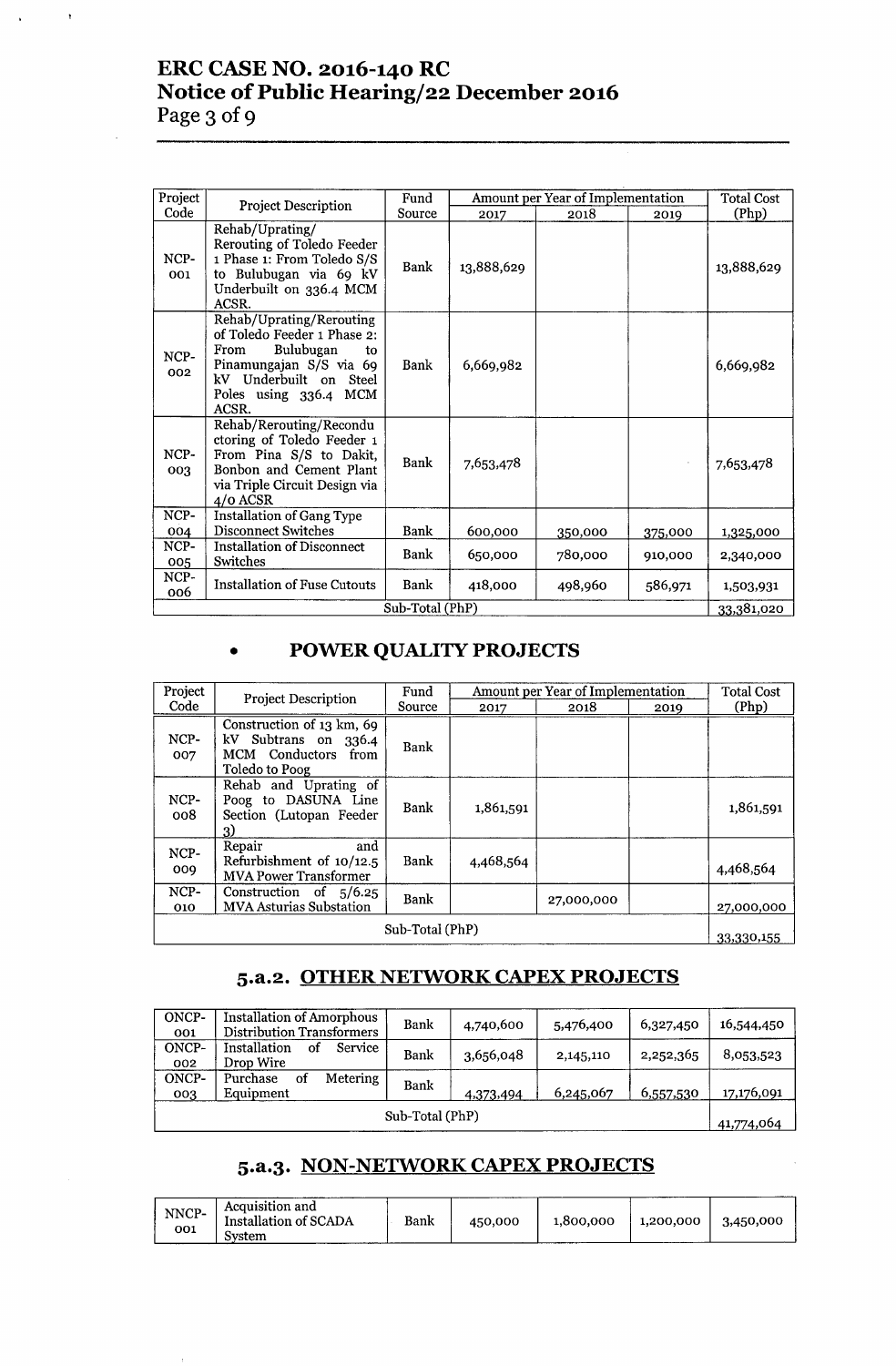# **ERC CASE NO. 2016-140 RC Notice of Public Hearing/22 December 2016 Page 4 ofg**

 $\mathcal{A}^{\text{max}}_{\text{max}}$  and  $\mathcal{A}^{\text{max}}_{\text{max}}$ 

| NNCP-<br>002    | <b>Purchase of Vehicles</b>                             | Bank | 6,630,000 | 7,736,500 | 2,343,326 | 16,709,826 |  |
|-----------------|---------------------------------------------------------|------|-----------|-----------|-----------|------------|--|
| NNCP-<br>003    | <b>Purchase of Test</b><br>Equipment                    | Bank | 1,100,000 |           | 2,550,000 | 3,650,000  |  |
| NNCP-<br>004    | Purchase of Line<br>Maintenance Tools                   | Bank |           | 880,000   |           | 880,000    |  |
| NNCP-<br>005    | Purchase of Safety<br>Apparel                           | Bank | 715,000   | 747,500   | 780,000   | 2,242,500  |  |
| NNCP-<br>006    | Acquisition of Lot and Site<br>Development              | Bank |           |           | 2,000,000 | 2,000,000  |  |
| NNCP-<br>007    | Acquisition of Lot for<br>Asturias Area Office          | Bank |           |           | 1,000,000 | 1,000,000  |  |
| NNCP-<br>008    | <b>Construction of Asturias</b><br>Area Office Building | Bank |           |           | 1,250,000 | 1,250,000  |  |
| NNCP-<br>009    | Purchase of Tools and<br>Equipment                      | Bank | 327,150   | 18,000    | 58,000    | 403,150    |  |
| NNCP-<br>010    | <b>Bagonan Renovation</b>                               | Bank | 500,000   |           |           | 500,000    |  |
| NNCP-<br>011    | <b>Purchase of IT Softwares</b><br>and Hardwares        | Bank | 1,213,607 | 437,275   | 493,886   | 2,144,768  |  |
| NNCP-<br>012    | Purchase of<br>Communication<br>Equipment               | Bank | 66,500    | 89,909    | 97,100    | 253,509    |  |
| NNCP-<br>013    | <b>Purchase of Meter</b><br><b>Reading Equipment</b>    | Bank | 64,000    | 67,200    | 70,560    | 201,760    |  |
| NNCP-<br>014    | Purchase of Office<br>Equipment                         | Bank | 220,000   | 50,400    | 97,252    | 367,652    |  |
| Sub-Total (PhP) |                                                         |      |           |           |           |            |  |

# **SUMMARY OF PROJECTS:**

| Capital<br>Expenditure              |                               | Source of Funds | <b>Project Costs</b><br>to be |            | <b>Annual Project Costs</b> |              |  |  |  |  |
|-------------------------------------|-------------------------------|-----------------|-------------------------------|------------|-----------------------------|--------------|--|--|--|--|
| Project Type                        |                               |                 | Financed                      | 2017       | 2018                        | 2019         |  |  |  |  |
|                                     | <b>Network CAPEX Projects</b> |                 |                               |            |                             |              |  |  |  |  |
| Safety                              | Bank                          |                 | 33,381,020                    | 29,880,089 | 1,628,960                   | 1,871,971    |  |  |  |  |
| <b>Power Quality</b>                |                               | Bank            | 33,330,155                    | 6,330,155  | 27,000,000                  |              |  |  |  |  |
|                                     |                               | Sub-total       |                               | 36,210,244 | 28,628,960                  | 1,871,971    |  |  |  |  |
| Other Network CAPEX Projects        |                               |                 |                               |            |                             |              |  |  |  |  |
| Service Drop<br>Wire                |                               | Bank            | 8,053,523                     | 3,656,048  | 2,145,110                   | 2,252,365    |  |  |  |  |
| Metering<br>Equipment               |                               | Bank            | 17,176,091                    | 4,373,494  | 6,245,067                   | 6,557,530    |  |  |  |  |
| Distribution<br><b>Transformers</b> | Bank                          |                 | 16,544,450                    | 4,740,600  | 5,476,400                   | 6,327,450    |  |  |  |  |
|                                     |                               |                 | Sub-total                     | 12,770,142 | 13,866,577                  | 15, 137, 345 |  |  |  |  |
| Non - Network CAPEX Projects        |                               |                 |                               |            |                             |              |  |  |  |  |
| <b>SCADA</b>                        |                               | Bank            | 3,450,000                     | 450,000    | 1,800,000                   | 1,200,000    |  |  |  |  |
| <b>Vehicles</b>                     |                               |                 | 16,709,826                    | 6,630,000  | 7,736,500                   | 2,343,326    |  |  |  |  |
| <b>Test Equipment</b>               |                               | Bank            | 3,650,000                     | 1,100,000  |                             | 2,550,000    |  |  |  |  |
| Line Maintenance Tools              |                               | Bank            | 880,000                       |            | 880,000                     |              |  |  |  |  |
| Safety Apparel                      |                               | Bank            | 2,242,500                     | 715,000    | 747,500                     | 780,000      |  |  |  |  |
| Land                                |                               | Bank            | 3,000,000                     |            |                             | 3,000,000    |  |  |  |  |
| <b>Building</b>                     |                               | Bank            | 1,750,000                     | 500,000    |                             | 1,250,000    |  |  |  |  |
| <b>Tools and Equipment</b>          |                               | Bank            | 403,150                       | 327,150.00 | 18000                       | 58,000       |  |  |  |  |
| IT Softwares and<br>Hardwares       |                               | Bank            | 2,144,768                     | 1,213,607  | 437,275                     | 493,886      |  |  |  |  |
| Communication                       |                               | <b>Bank</b>     | 253,509                       | 66,500     | 89,909                      | 97,100       |  |  |  |  |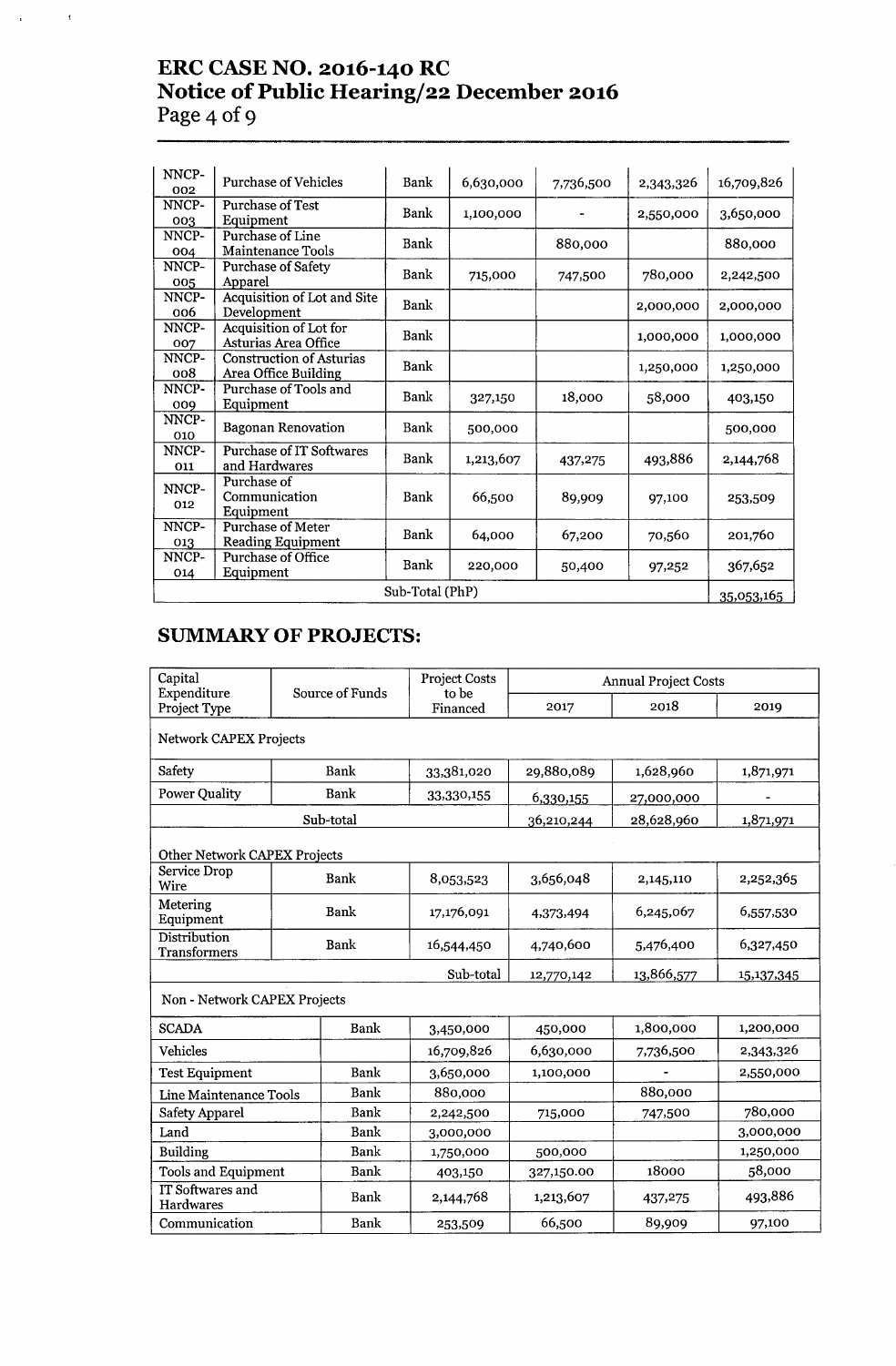## **ERC CASE NO. 2016-140 RC Notice of Public Hearing/22 December 2016** Page  $5$  of 9

| Meter Reading<br>Equipment | Bank                          | 201,760    | 64,000     | 67,200     | 70,560 |
|----------------------------|-------------------------------|------------|------------|------------|--------|
| Office Equipment<br>Bank   |                               | 367,652    | 220,000    | 50,400     | 97,252 |
|                            |                               | 11,286,257 | 11,826,784 | 11,940,124 |        |
|                            | GRAND TOTAL per Year (in PhP) | 60,266,643 | 54,322,321 | 28,949,440 |        |

### **S.b. TYPE OF THE CAPITAL EXPENDITURE PROJECTS IN ACCORDANCE WITH SECTION 2.3 OF RESOLUTION NO. 26, SERIES OF 2009**

- 5.b.l As described above in Section 5.a.l, the projects are categorized as Network CAPEX which will address safety, power quality and reliability of the distribution system of CEBECO III;
- 5.b.2. The Other Network CAPEX projects as shown in 5.a.2 are necessary in terms of additional distribution transformers, meters and metering materials due to annual customer growth as forecasted including replacement; and
- 5.b.3 The Non-Network CAPEX projects of CEBECO **III** as categorized and indicated in 5.a.3 will enhance its capability in responding to customer requests and concerns for better and efficient electric service. Further, its facilities and equipment will be responsive to the quality service that the consumers deserve;

## **JUSTIFICATION OF THE CAPITAL PROJECTS**

- 6. With the prevailing situation in the electric power industry vis-a-vis the consumers' demand, CEBECO **III** deems it appropriate to embark on asset development and expansion in order to meet the growing demands;
- 7. The procurement of the aforementioned projects are necessary in the schedules provided, otherwise service decline is imminent, to the prejudice of the consumers;
- 8. If a force majeure or fortuitous event, as the case may be, occurs, CEBECO **III** shall seek the ERC's confirmation of the implementation of the capital projects arising from such event;

#### **RELATED AND INDISPENSABLE DOCUMENTS**

9. Consistent with the requirement of the filing of applications for approval of capital projects, Applicant attached and made an integral part of this Application the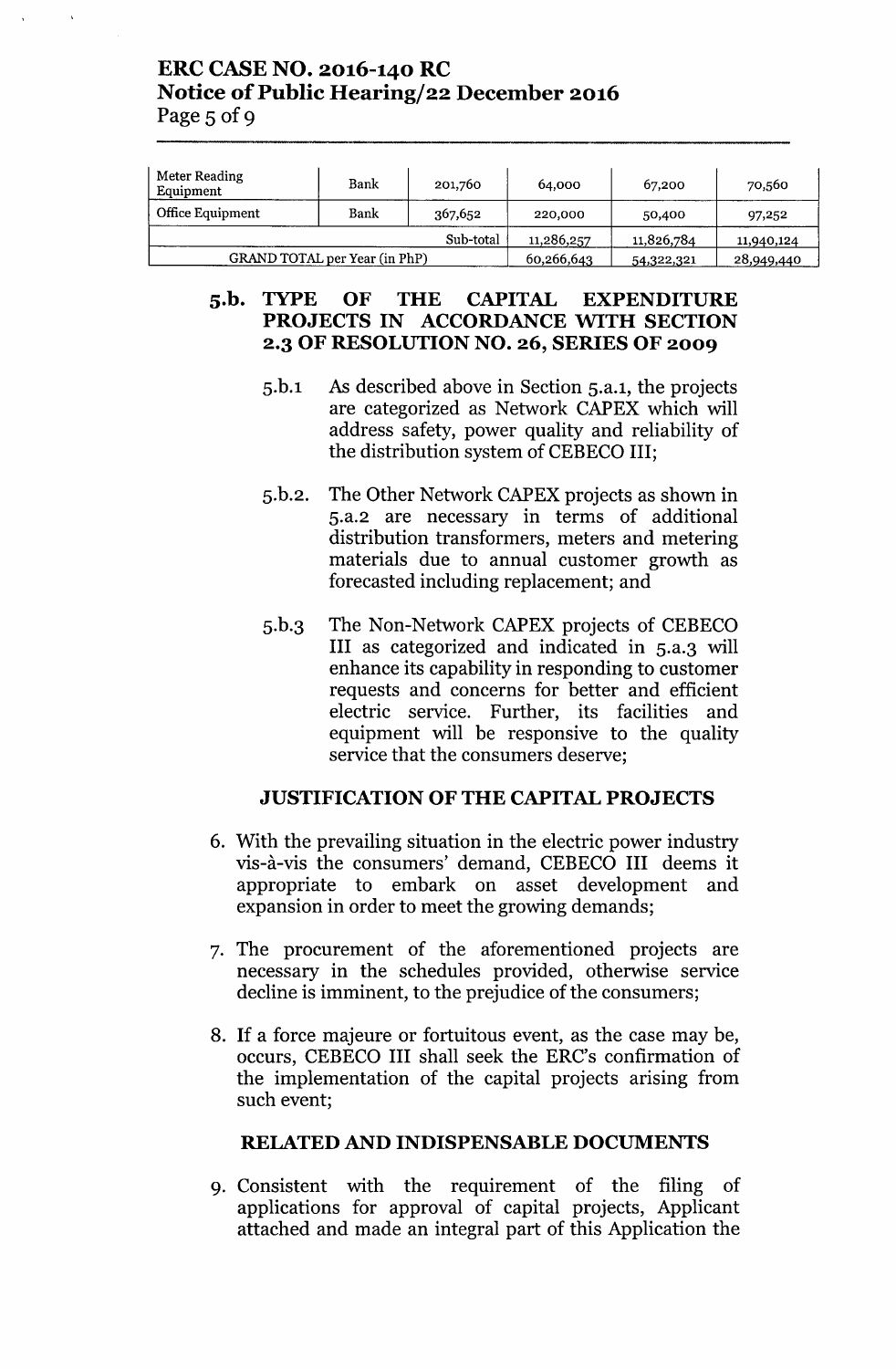## ERC CASE NO. 2016-140 RC Notice of Public Hearing/22 December 2016 Page 6 of 9

detailed justifications, related and indispensable documents chronologically arranged and contained in Annex "B" thereof:

#### BOARD APPROVAL OF THE PROPOSED PROJECTS

- 10. Finding the proposed capital expenditure projects reasonable, appropriate, necessary and beneficial to the consumers, it being envisioned to further their interests; there being no adverse effects on its implementation, but rather results to service decline if not achieved and implemented on the periods it is projected to occur, the Board of Directors of CEBECO III passed Resolution No. 43, Series of 2016 dated 21 March 2016 approving the proposed CAPEX, copy of which is attached to the Application as Annex "C";
- 11. Information on the proposed capital projects had been widely disseminated through posting in conspicuous places of the City of Toledo and the Municipalities of Aloguinsan, Pinamungajan, Balamban and Asturias, all in the Province of Cebu as certified to by Engr. Edgardo H. Hernaez Jr., employee of CEBECO III tasked to undertake such dissemination. A copy of the said information on the proposed capital projects is attached to the Application as Annex "D". The Notices posted in the areas aforementioned specifically contained the following:
	- a. the proposed projects;
	- b. the reasons for proposing said projects;
	- c. the source of fund for the said projects;
	- d. indicative rate impact of the said project.

#### SOURCE OF FUNDS FOR THE PROJECTS

- 12. In the implementation of the proposed projects, CEBECO III shall utilize the Reinvestment Fund for Sustainable Capital Expenditures (RFSC) and the big part shall be sourced through loans from interested lenders/financial institutions that shall charge the least interest. A separate application for authority to secure loan shall be filed with the Commission;
- 13. The implementation of the proposed CAPEX shall bring forth an indicative rate impact of PhPo.0734 as follows: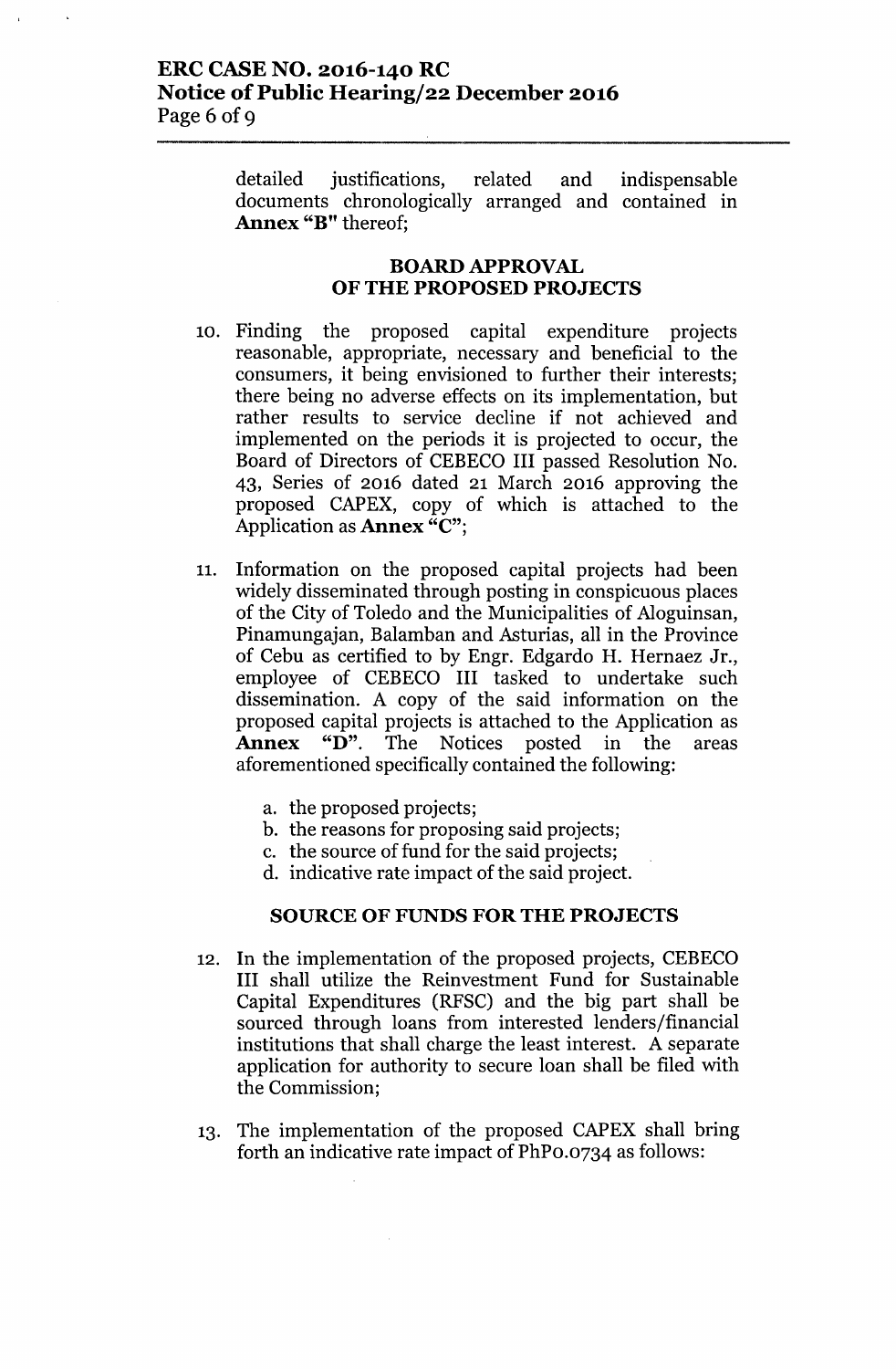### RATE IMPACT CALCULATION

|                                                                     | 2011-2013                | 2014-2016      | 2017           | 2018           | 2019           | Total          |
|---------------------------------------------------------------------|--------------------------|----------------|----------------|----------------|----------------|----------------|
| kWh Sales                                                           | 277,669,460              |                |                |                |                |                |
|                                                                     |                          | 330,583,264    | 126,948,814    | 134,380,551    | 141,899,758    | 1,011,481,846  |
| Approved RFSC Rate, PhP/KWh                                         | 0.2508                   | 0.2508         | 0.2508         | 0.2508         | 0.2508         | 0.2508         |
| Cash balance beginning, PhP,<br>excess/(shortfall)                  | 5,475,413                | (33,903,280)   | 7,654,320      | (18, 249, 961) | (47,794,261)   | 5,475,413      |
| <b>CASH INFLOWS</b>                                                 |                          |                |                |                |                |                |
| Current year RFSC Collection, PhP                                   | 69,639,501               | 82,910,283     | 31,838,762     | 33,702,642     | 35,588,459     | 253,679,647    |
| 50% income on leased properties,<br>PhP                             | 540,761                  | 540,761        | 180,254        | 180,254        | 180,254        | 1,622,284      |
| Subsidy                                                             | 9,622,438                | 14,292,881     |                |                |                | 23,915,319     |
| Loan proceeds from financial<br>institutions, PhP (Capex 2011-2013) |                          | 98,225,508     | 52,095,003     | 7,000,000      |                | 157,320,511    |
| Loan proceeds from financial<br>institutions, PhP (Capex 2014-2016) |                          | 146,343,213    | 10,197,914     |                |                | 156,541,127    |
| Loan proceeds from financial<br>institutions, PhP (Capex 2017-2019) |                          |                | 60,266,643     | 54,322,321     | 28,949,439     | 143,538,404    |
| Total Cash Inflows, PhP                                             | 79,802,699               | 342,312,646    | 154,578,576    | 95,205,217     | 64,718,152     | 736,617,291    |
| Available cash for disbursement,<br>PhP                             | 85,278,112               | 308,409,366    | 162,232,897    | 76,955,257     | 16,923,891     | 742,092,704    |
| <b>CASH OUTFLOWS</b>                                                |                          |                |                |                |                |                |
| CAPEX Requirement, PhP (2011 to<br>2013)                            | 96,216,523               | 46,903,784     | 52,095,003     | 7,000,000      |                | 202,215,309    |
| CAPEX Requirement, PhP (2014 to<br>2016)                            |                          | 196,042,558    | 10,197,914     |                |                | 206,240,471    |
| CAPEX Requirement, PhP (2017 to<br>2019)                            |                          |                | 60,266,643     | 54,322,321     | 28,949,439     | 143,538,404    |
| Previous Loan Amortization with<br>NEA, PhP                         | 21,443,883               | 2,749,684      |                |                |                | 24,193,567     |
| Previous Loan Amortization with<br>PNB, PhP                         | $\frac{1}{2}$            | 26,116,748     | 12,759,150     | 10,686,928     | 7,204,356      | 56,767,182     |
| New Loan Amortization with PNB,<br>2011-2013                        | $\blacksquare$           | 6,442,615      | 14,040,741     | 14,586,774     | 14,049,977     | 49,120,106     |
| New Loan Amortization with PNB,<br>2014-2016                        | $\blacksquare$           | 20,907,465     | 21,692,298     | 20,989,828     | 20,288,504     | 83,878,095     |
| Sheet1                                                              |                          |                | 8,979,108      | 16,756,250     | 20,475,721     | 46,211,078     |
| ERC Permit Fees, PhP (Capex 2011-<br>2013)                          | 1,520,986                |                |                |                |                | 1,520,986      |
| ERC Permit Fees, PhP (Capex 2014-<br>2016)                          | $\overline{\phantom{a}}$ | 1,592,194      |                |                |                | 1,592,194      |
| ERC Permit Fees, PhP (Capex 2017-<br>2019)                          |                          | $\blacksquare$ | 452,000        | 407,417        | 217,121        | 1,076,538      |
| Total Cash Outflows, PhP                                            | 119,181,392              | 300,755,046    | 180,482,857    | 124,749,518    | 91,185,118     | 816,353,931    |
| Cash balance ending, PhP,<br>excess/(shortfall)                     | (33,903,280)             | 7,654,320      | (18, 249, 961) | (47,794,261)   | (74, 261, 227) | (74, 261, 227) |
| Rate Impact on RFSC, PhP/KWh,<br>excess/(shortfall)                 | (0.1221)                 | 0.0232         | (0.1438)       | (0.3557)       | (0.5233)       | (0.0734)       |

### **COMPLIANCE WITH PRE-FILING REQUIREMENTS**

14. **In** compliance with Section 2, Rule 6 of the ERC Rules of Practice and Procedure, copies of Application together with all its annexes and accompanying documents had been furnished by CEBECO **III**the Legislative Body of the City of Toledo, where CEBECO **III** principally operates and the Legislative Body of the Province of Cebu. Likewise the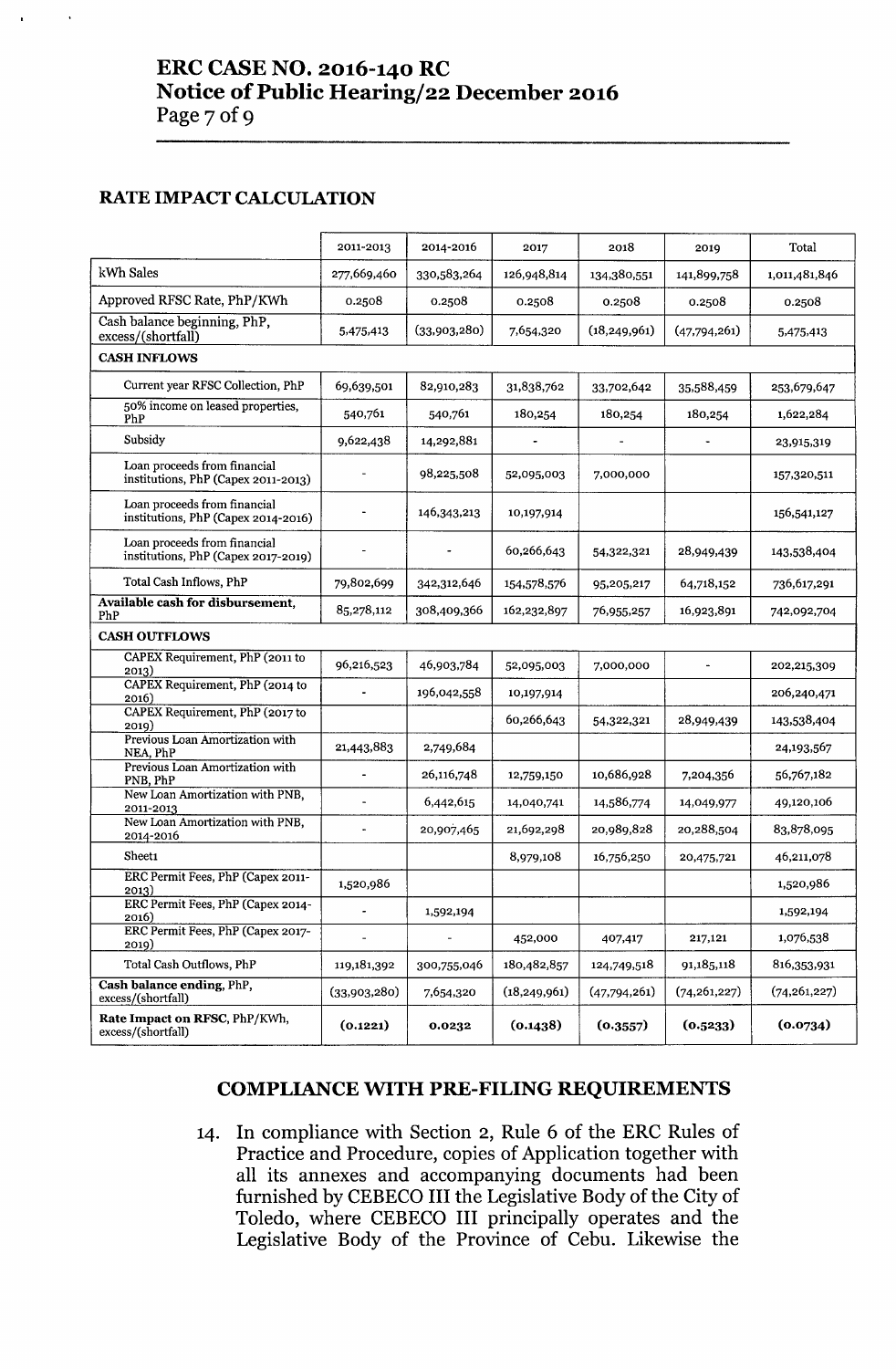### ERC CASENO. 2016-140 RC Notice of Public Hearing/22 December 2016 Page 8 of 9

Application was published in The Freeman, a newspaper of general circulation within the franchise area of the CEBECO III;

- 15. As proof of such compliances is the Mfidavit of Service executed by Kareen T. Pagdalian, an employee of CEBECO III, and the first page of the Application bearing the stamp "RECEIVED", attached to the Application as Annex "E", "F" and "G", and the Affidavit of Publication executed by the Editor, and original copy of the issue showing the published application, copies of which are attached to the Application as **Annexes** "H" and "I", respectively;
- 16. Moreover, prior to the filing of the Application, a pre-filing conference with the concerned staff of the Commission was conducted pursuant to Section 4 of Rule 6, and for purposes of determining completeness of the supporting documents attached to the Application;
- 17. CEBECO III respectfully prays:
	- a. That after due notice and hearing, the proposed capital projects/expenditures subject of the application be APPROVED, declared just, reasonable, and equitable pursuant to the provisions of ERC Resolution No. 26, Series of 2009, and other related laws, rules and regulations; and
	- b. That CEBECO III be allowed/ authorized to recover from the members-consumers its expenditures/costs incurred in the implementation of the Capital Expenditure Projects.

The Commission has set the Application for jurisdictional hearing, expository presentation, Pre-trial Conference and evidentiary hearing on 01 February 2017 at ten o'clock in the morning (10:00 A.M.) at the CEBECO III's Main Office, Luray II, Toledo City, Cebu.

All persons who have an interest in the subject matter of the proceeding may become a party by filing, at least five (5) days prior to the initial hearing and subject to the requirements in the ERC's Rules of Practice and Procedure, a verified petition with the Commission giving the docket number and title of the proceeding and stating: (1) the petitioner's name and address; (2) the nature of petitioner's interest in the subject matter of the proceeding, and the way and manner in which such interest is affected by the issues involved in the proceeding; and (3) a statement of the relief desired.